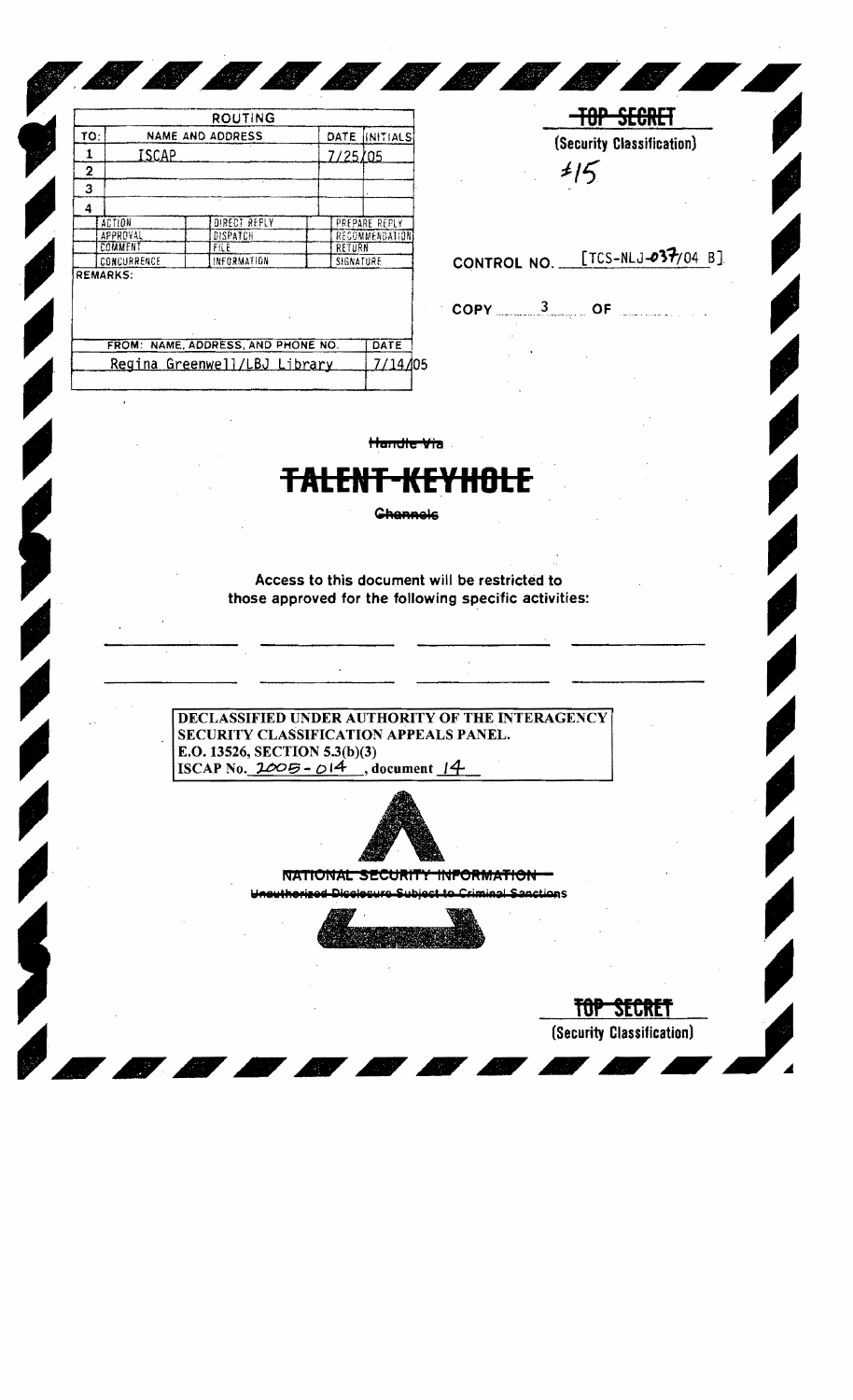n TRUAIS **Naurice Victory**<br>Class # 01.257 ISCN Appeal

rap'

15

The President's Daily Brief

3 January 1969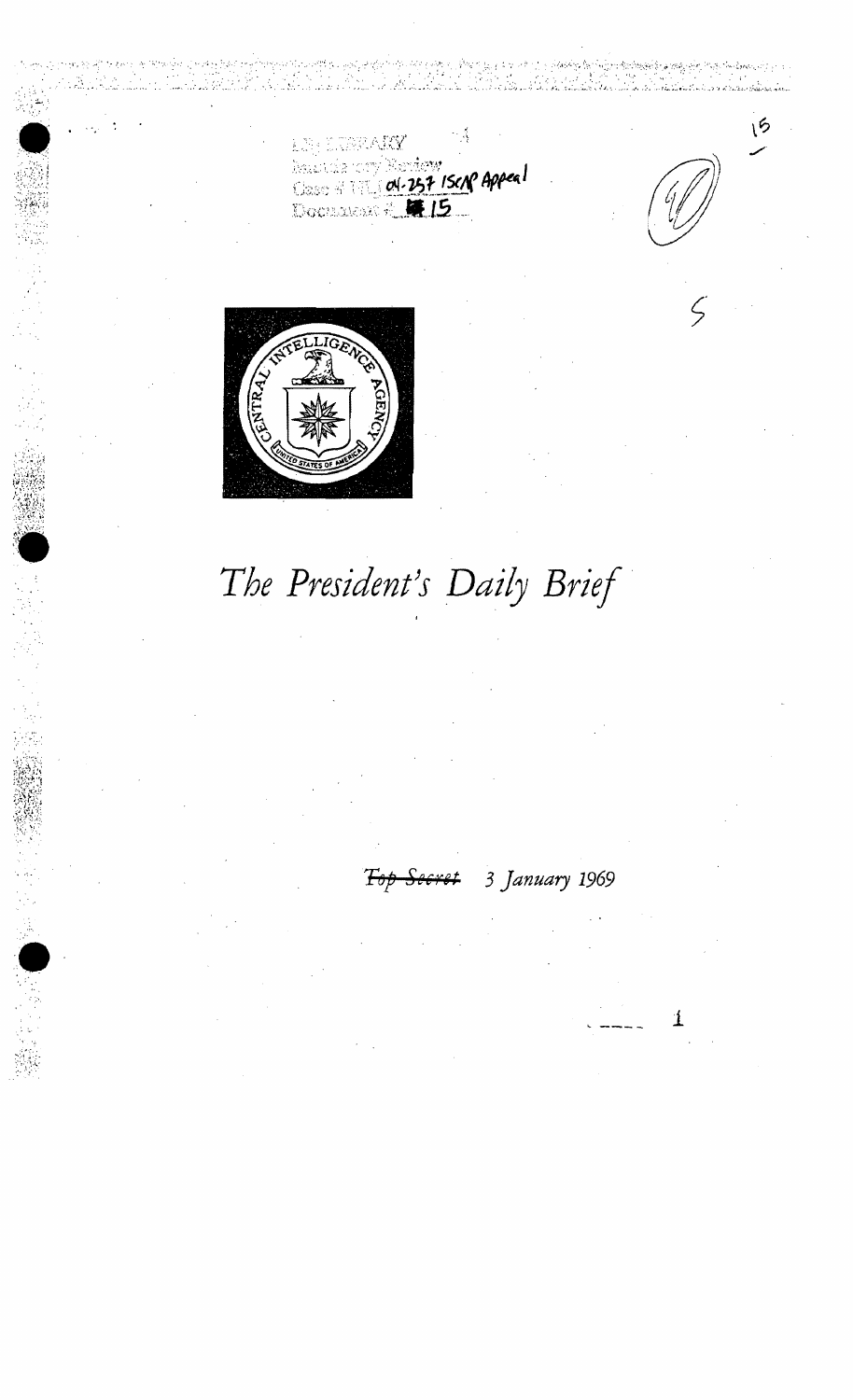| THE PRESIDENT'S               |                                                 |  |
|-------------------------------|-------------------------------------------------|--|
| DAILY BRIEF<br>3 JANUARY 1969 |                                                 |  |
|                               |                                                 |  |
|                               |                                                 |  |
| Portion identified as         |                                                 |  |
| unresponsive to appeal        |                                                 |  |
|                               |                                                 |  |
|                               |                                                 |  |
|                               |                                                 |  |
|                               |                                                 |  |
| Portion identified as         |                                                 |  |
| unresponsive to appeal        |                                                 |  |
|                               |                                                 |  |
|                               |                                                 |  |
|                               |                                                 |  |
|                               |                                                 |  |
| Portion identified as         | Portion identified as<br>unresponsive to appeal |  |
| unresponsive to appeal        |                                                 |  |
|                               |                                                 |  |
|                               |                                                 |  |
|                               |                                                 |  |
|                               |                                                 |  |
|                               |                                                 |  |
|                               |                                                 |  |
|                               |                                                 |  |
|                               |                                                 |  |
|                               |                                                 |  |
|                               |                                                 |  |
|                               |                                                 |  |
|                               |                                                 |  |
|                               |                                                 |  |
|                               |                                                 |  |
|                               |                                                 |  |
|                               |                                                 |  |
|                               |                                                 |  |
|                               |                                                 |  |
|                               |                                                 |  |

 $\bar{z}$ 

19

 $\gamma_{\rm{10}}$  $\frac{1}{2}$ 

RA NITETING KELURUK KURING TI PARA JULAN KARA JALAN SA KIWA KURING KAWARA WASA PERTA DI SUNGA KENDEL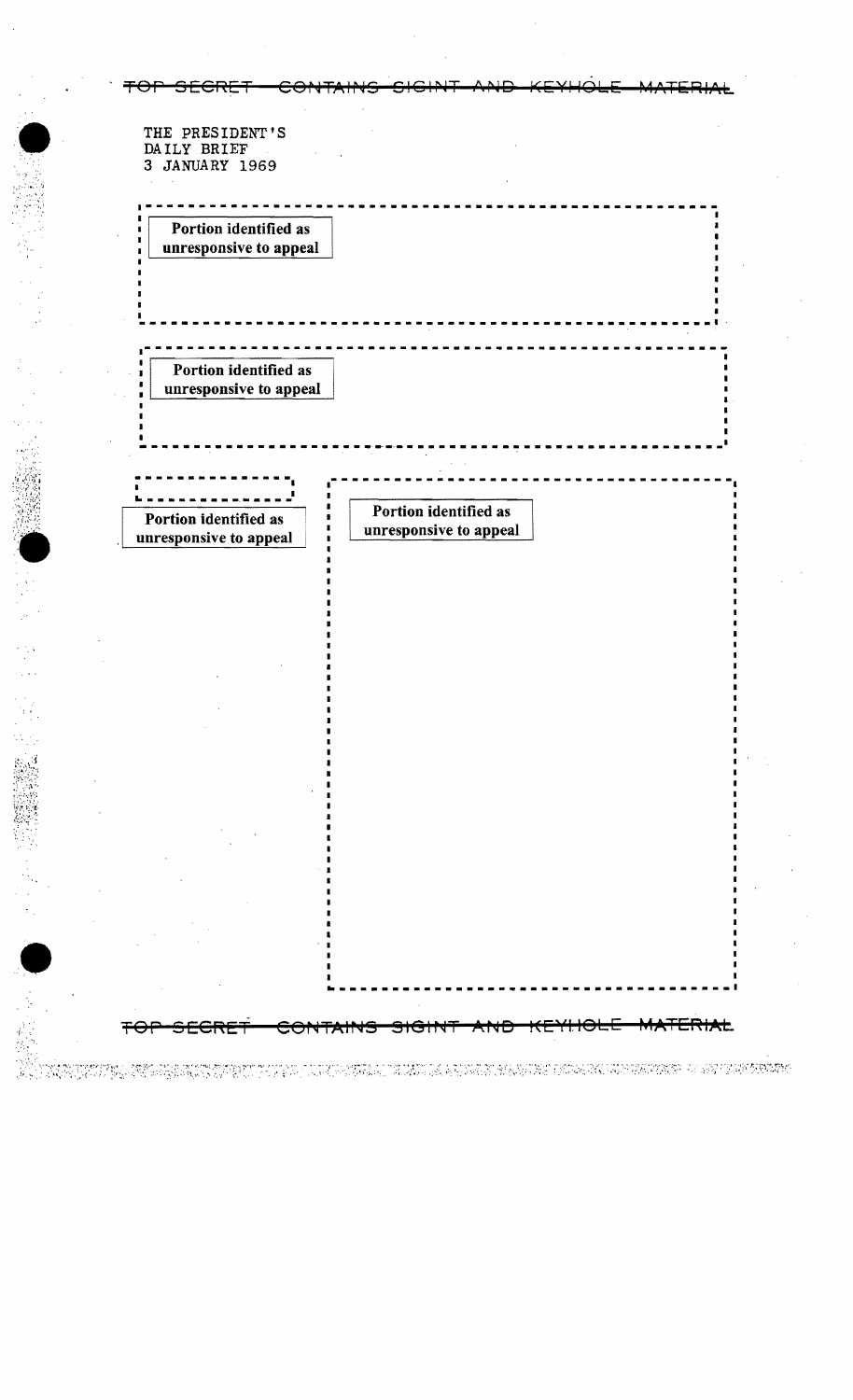$\overline{ }$ ī Portion identified as Ł Portion identified as unresponsive to appeal unresponsive to appeal Ŧ <del>SECRE1</del> <del>MATERIAL.</del> ⇔ CONTAINS <del>sigint</del> 

i da da masa kasa sa mga mga kasan ng mga pandang ng mga ng mga ng pang ng mga mga ng mga mga mga mangang ng n<br>Ting sa sa salalang ng mga digmado sa sa sa sa sa sa sa sa sa ng mga ng mga ng mga mga mang sa sa sa sa sa san